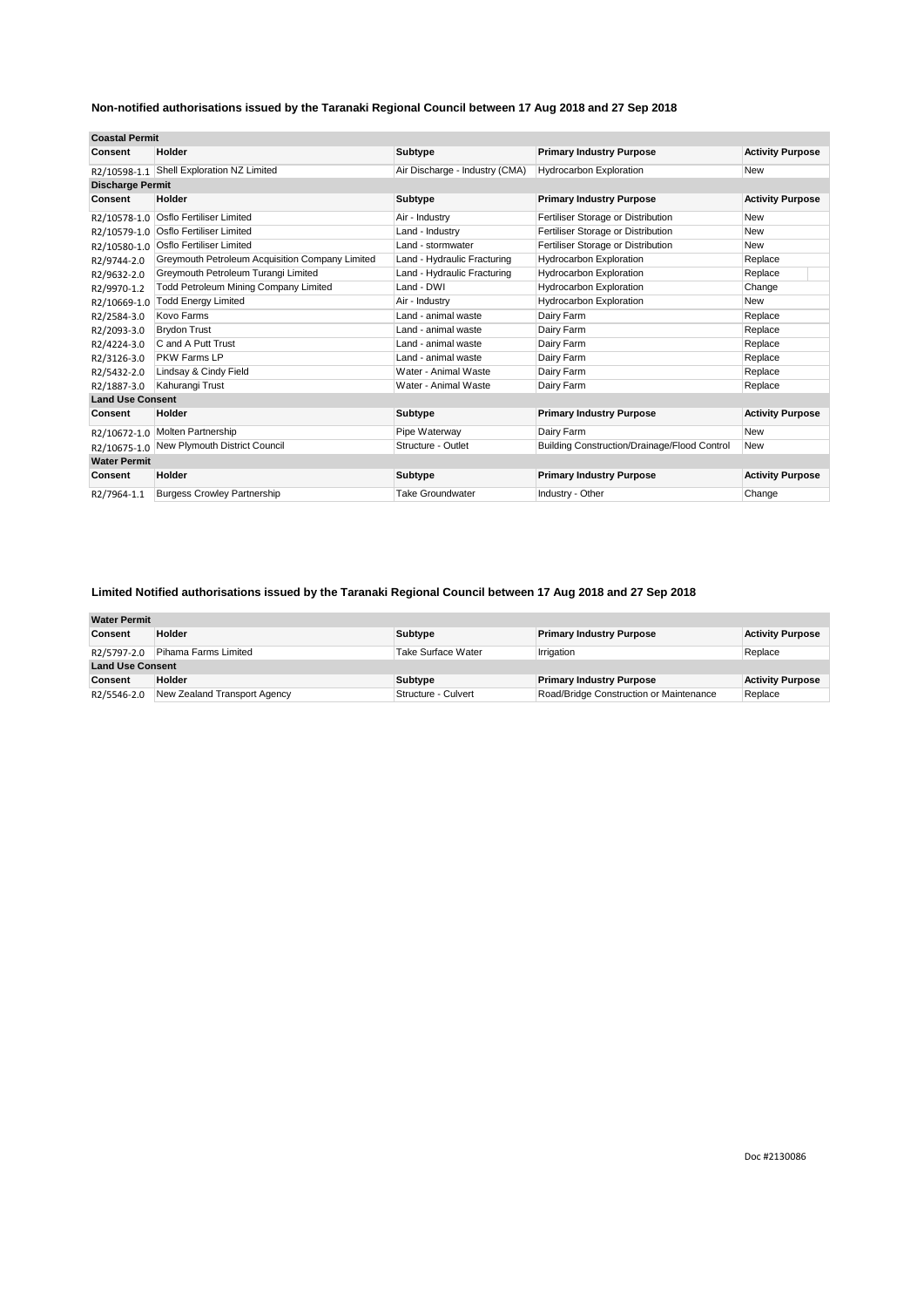| R2/5797-2.0<br>Pihama Farms Limited                                                                    | Commencement Date: 27 Sep 2018<br>Expiry Date: 01 Jun 2036                                                     |
|--------------------------------------------------------------------------------------------------------|----------------------------------------------------------------------------------------------------------------|
| C/-P Stevenson, 3024A South Road, RD 32,<br>Opunake 4682                                               | <b>Review Dates:</b> June 2024 and at 3-yearly<br>intervals thereafter<br><b>Activity Class: Discretionary</b> |
| Location: 3024A South Road, Opunake                                                                    | <b>Application Purpose: Replace</b>                                                                            |
| To take and use water from the Oeo Stream for pasture irrigation purposes                              |                                                                                                                |
| R2/5546-2.0                                                                                            | <b>Commencement Date: 09 Oct 2018</b>                                                                          |
| New Zealand Transport Agency                                                                           | <b>Expiry Date: 01 Jun 2036</b>                                                                                |
| Private Bag 11777, Palmerston North 4442                                                               | Review Dates: June 2020 and every 2 years<br>thereafter<br><b>Activity Class: Discretionary</b>                |
| <b>Location:</b> Road reserve, South Road, SH45,<br>Kaupokonui                                         | <b>Application Purpose: Replace</b>                                                                            |
| To use an existing culvert and associated erosion protection works in the bed of the<br>Otakeho Stream |                                                                                                                |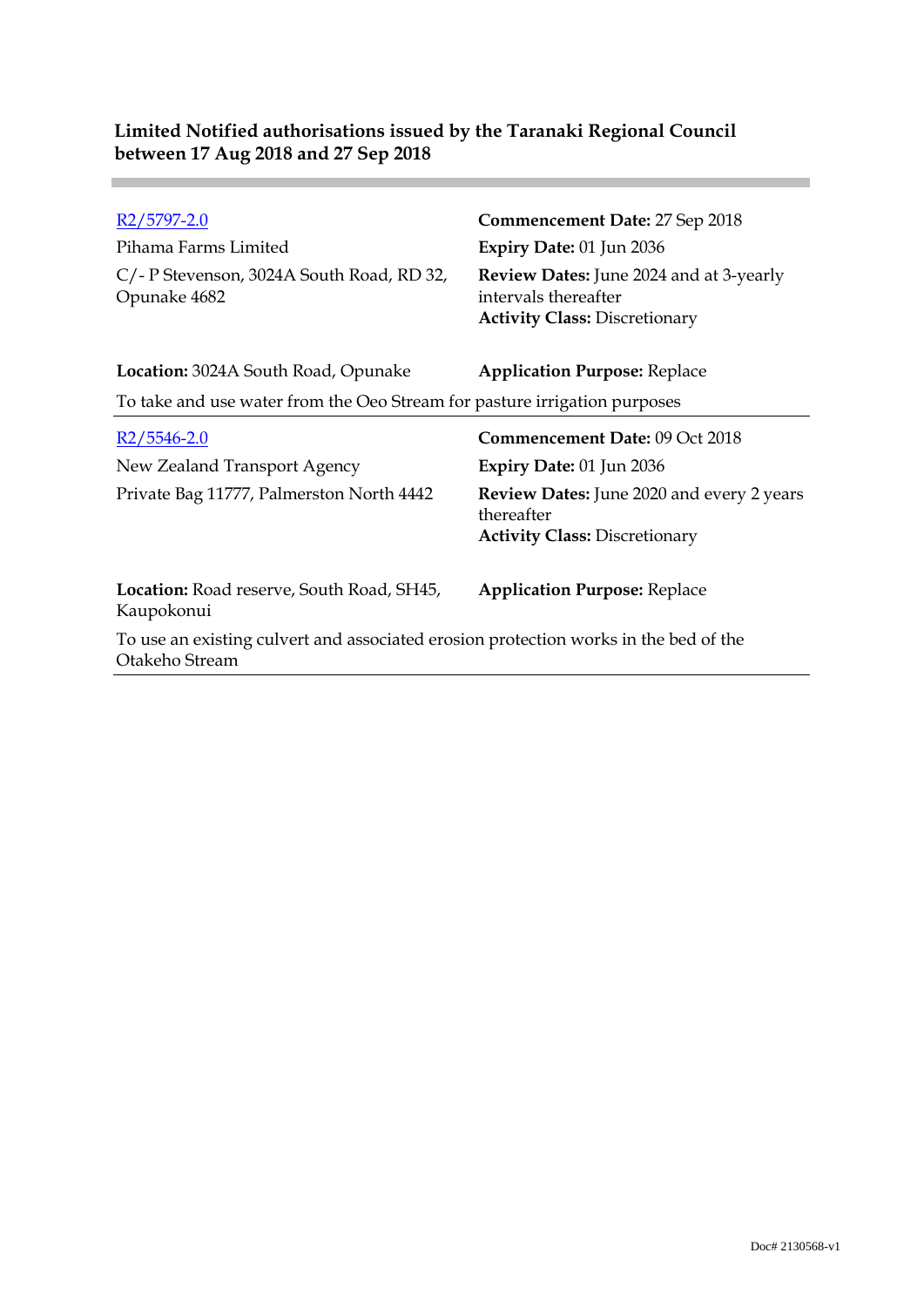Osflo Fertiliser Limited **Expiry Date:** 01 Jun 2032

# R2/10578-1.0 **Commencement Date:** 17 Aug 2018 PO Box 761, New Plymouth 4340 **Review Dates:** June 2020 and at 2-yearly intervals thereafter **Activity Class:** Discretionary

| Location: 1319 Mountain Road, Inglewood                                                 | <b>Application Purpose: New</b> |
|-----------------------------------------------------------------------------------------|---------------------------------|
| To discharge emissions to air from the storage, blending and distribution of fertiliser |                                 |

| $R2/10579-1.0$                | <b>Commencement Date: 17 Aug 2018</b>                                                                          |
|-------------------------------|----------------------------------------------------------------------------------------------------------------|
| Osflo Fertiliser Limited      | Expiry Date: $01$ Jun 2032                                                                                     |
| PO Box 761, New Plymouth 4340 | <b>Review Dates:</b> June 2020 and at 2-yearly<br>intervals thereafter<br><b>Activity Class: Discretionary</b> |

To discharge washwater from truck wash facilities into land via soakage pits

| $R2/10580-1.0$                | <b>Commencement Date: 17 Aug 2018</b>                                                                   |
|-------------------------------|---------------------------------------------------------------------------------------------------------|
| Osflo Fertiliser Limited      | <b>Expiry Date: 01 Jun 2032</b>                                                                         |
| PO Box 761, New Plymouth 4340 | Review Dates: June 2020 and at 2-yearly<br>intervals thereafter<br><b>Activity Class: Discretionary</b> |

#### **Location:** 1319 Mountain Road, Inglewood **Application Purpose:** New

To discharge stormwater from a fertiliser storage facility and associated yard to land where it may enter an unnamed tributary of the Waiongana Stream

| $R2/10672 - 1.0$                                                                                                              | Commencement Date: 21 Aug 2018                                             |
|-------------------------------------------------------------------------------------------------------------------------------|----------------------------------------------------------------------------|
| Molten Partnership                                                                                                            | Expiry Date: 01 Jun 2034                                                   |
| C/-Balance Chartered Accountants, PO Box<br>670, Whanganui 4541                                                               | Review Dates: June 2022, June 2028<br><b>Activity Class: Discretionary</b> |
| Location: 2073 South Road, Kakaramea                                                                                          | <b>Application Purpose: New</b>                                            |
| To install piping in an unnamed tributary of the Oroua Stream, including associated<br>stream bed disturbance and reclamation |                                                                            |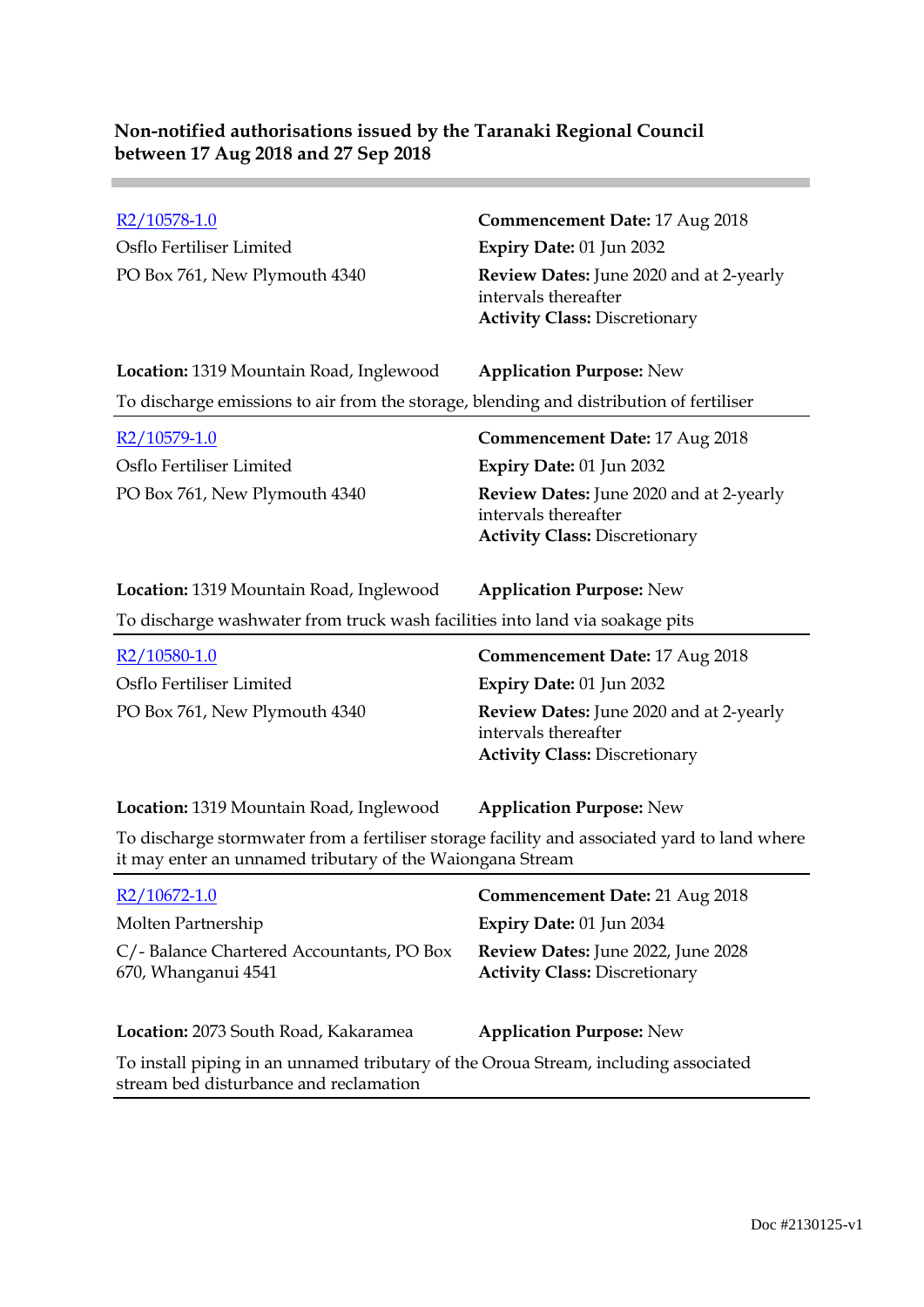| $R2/9744-2.0$                                      | Commencement Date: 22 Aug 2018                                             |
|----------------------------------------------------|----------------------------------------------------------------------------|
| Greymouth Petroleum Acquisition Company<br>Limited | Expiry Date: $01$ Jun 2033                                                 |
| PO Box 3394, New Plymouth 4341                     | <b>Review Dates:</b> June annually<br><b>Activity Class: Discretionary</b> |

**Location:** Ngatoro-E wellsite, 561 Dudley Road Upper, Inglewood (Property owner: GD & VK Robinson) **Application Purpose:** Replace

To discharge water based hydraulic fracturing fluids into land at depths greater than 3,375 mTVDss beneath the Ngatoro-E wellsite

| $R2/9632 - 2.0$                         | <b>Commencement Date: 22 Aug 2018</b> |
|-----------------------------------------|---------------------------------------|
| Greymouth Petroleum Turangi Limited     | Expiry Date: $01$ Jun 2033            |
| PO Box 3394, Fitzroy, New Plymouth 4341 | <b>Review Dates:</b> June annually    |
|                                         | <b>Activity Class: Discretionary</b>  |

**Location:** Urenui-1 wellsite, 259 Ohanga Road, **Application Purpose:** Replace Onaero (Property owner: Bullock Creek Trustee Ltd & RB Honeyfield)

To discharge water based hydraulic fracturing fluids into land at depths greater than 2,930 mTVDss beneath the Urenui-1 wellsite

| R <sub>2</sub> /9970-1.2                                                                                                                                                       | <b>Commencement Date: 23 Aug 2018</b>                                      |
|--------------------------------------------------------------------------------------------------------------------------------------------------------------------------------|----------------------------------------------------------------------------|
| <b>Todd Petroleum Mining Company Limited</b>                                                                                                                                   | <b>Expiry Date: 01 Jun 2029</b>                                            |
| PO Box 802, New Plymouth 4340                                                                                                                                                  | <b>Review Dates:</b> June annually<br><b>Activity Class: Discretionary</b> |
| Location: KA-09 wellsite (KW-2/KA-16), 83<br>Lower Duthie Road & KA-1/7/19/20 wellsite<br>(KA-01/KA-07/KA-20A), 360 Palmer Road,<br>Kapuni                                     | <b>Application Purpose: Change</b>                                         |
| To discharge waste fluids, associated with hydrocarbon exploration and production by<br>deep well injection, into the Matemateaonga Formation via the KW-2 and KW-16 wells, or |                                                                            |

into the Mangahewa Formation via the KA-1 and/or KA-7 wells or Moki and Matemateaonga Formations via the KA-20A well as a contingency

Change of consent conditions to add the KA-20A well to the consent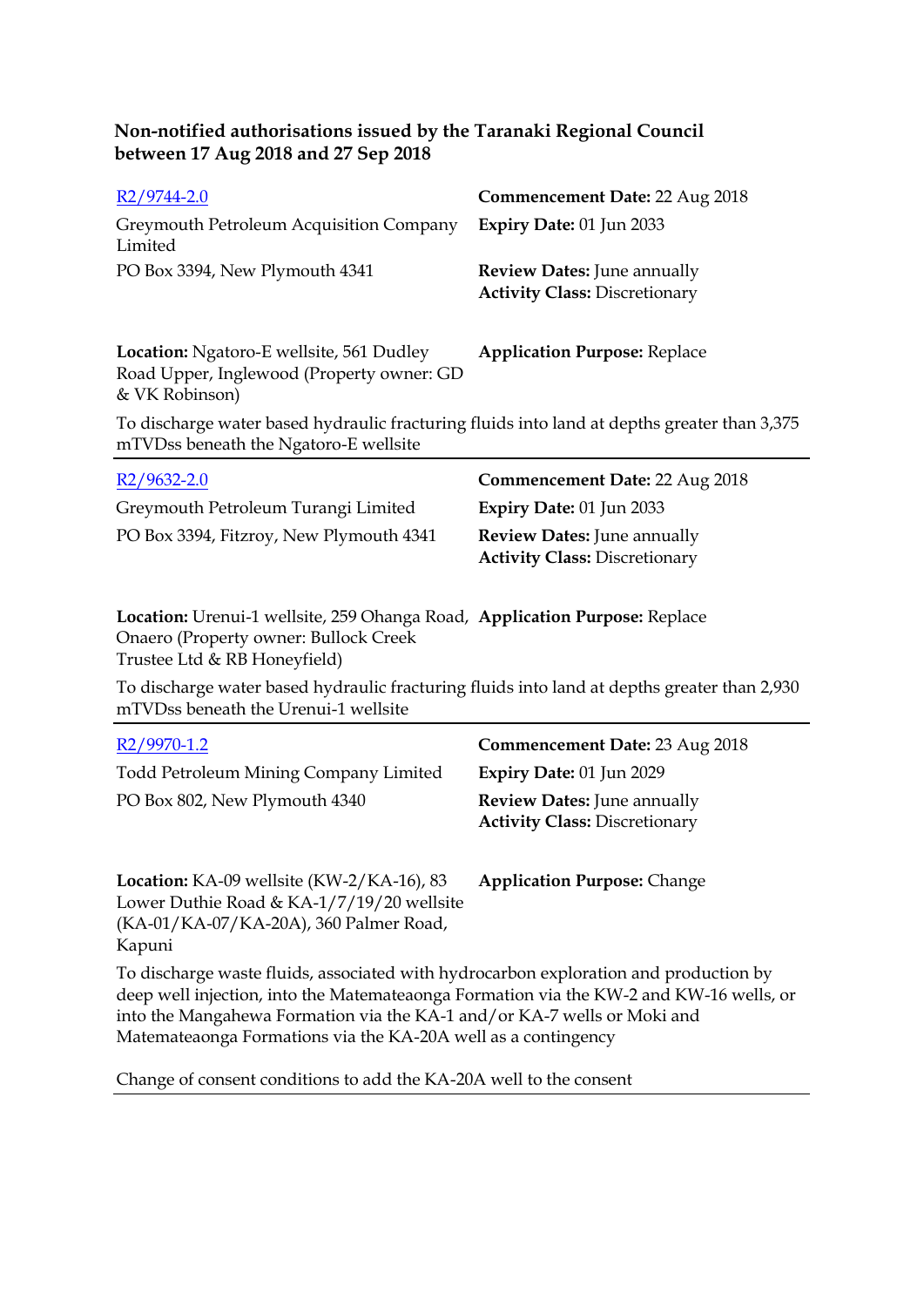| R <sub>2</sub> /10669-1.0                                                                        | <b>Commencement Date: 24 Aug 2018</b>                                                 |
|--------------------------------------------------------------------------------------------------|---------------------------------------------------------------------------------------|
| <b>Todd Energy Limited</b>                                                                       | Expiry Date: 01 Jun 2019                                                              |
| PO Box 802, New Plymouth 4340                                                                    | <b>Review Dates:</b><br><b>Activity Class: Restricted discretionary</b>               |
| Location: Toe Toe-A wellsite, Bristol Road,<br>Inglewood                                         | <b>Application Purpose: New</b>                                                       |
| To discharge emissions to air associated with maintenance of a well at the Toe Toe-A<br>wellsite |                                                                                       |
| $R2/2584-3.0$                                                                                    | <b>Commencement Date: 06 Sep 2018</b>                                                 |
| Kovo Farms                                                                                       | Expiry Date: 01 Dec 2045                                                              |
| 132 Stanley Road, RD 24, Stratford 4394                                                          | Review Dates: June 2027, June 2033,<br>June 2039<br><b>Activity Class: Controlled</b> |
| Location: 172 Stanley Road, Stratford                                                            | <b>Application Purpose: Replace</b>                                                   |
| To discharge farm dairy effluent onto land                                                       |                                                                                       |
| $R2/2093-3.0$                                                                                    | <b>Commencement Date: 07 Sep 2018</b>                                                 |
| Brydon Trust                                                                                     | Expiry Date: 01 Dec 2043                                                              |
| B & D Sharpe, 449 Warea Road, RD 37, New<br>Plymouth 4381                                        | Review Dates: June 2025, June 2031,<br>June 2037<br><b>Activity Class: Controlled</b> |
|                                                                                                  |                                                                                       |
| Location: 449 Warea Road, Warea                                                                  | <b>Application Purpose: Replace</b>                                                   |
| To discharge farm dairy effluent onto land                                                       |                                                                                       |
| R2/7964-1.1                                                                                      | <b>Commencement Date: 11 Sep 2018</b>                                                 |
|                                                                                                  | Expiry Date: 01 Jun 2028                                                              |
| <b>Burgess Crowley Partnership</b><br>PO Box 150, Inglewood 4347                                 | Review Dates: June 2019, June 2022<br><b>Activity Class: Discretionary</b>            |
| Location: 526 East Road, Stratford                                                               | <b>Application Purpose: Change</b>                                                    |

Change of consent conditions to remove the requirement to install piezometers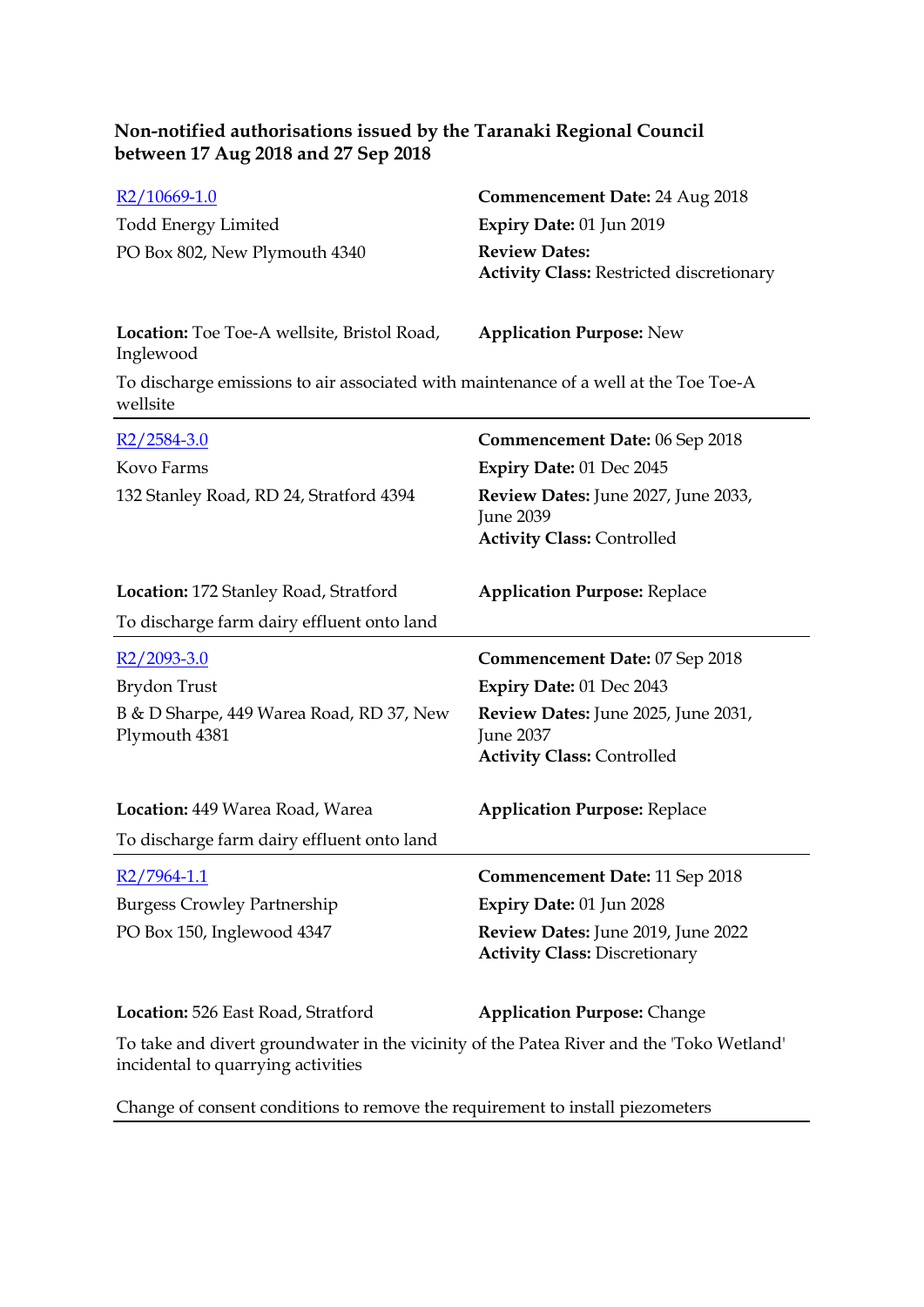| $R2/4224-3.0$                                                                                                                                         | <b>Commencement Date: 11 Sep 2018</b>                                                        |
|-------------------------------------------------------------------------------------------------------------------------------------------------------|----------------------------------------------------------------------------------------------|
| C and A Putt Trust                                                                                                                                    | Expiry Date: 01 Dec 2042                                                                     |
| 2189 South Road, RD 28, Hawera 4678                                                                                                                   | Review Dates: June 2024, June 2030,<br>June 2036<br><b>Activity Class: Controlled</b>        |
| Location: 2189 South Road, Otakeho                                                                                                                    | <b>Application Purpose: Replace</b>                                                          |
| To discharge farm dairy effluent onto land                                                                                                            |                                                                                              |
| $R2/3126-3.0$                                                                                                                                         | <b>Commencement Date: 13 Sep 2018</b>                                                        |
| PKW Farms LP                                                                                                                                          | Expiry Date: 01 Dec 2042                                                                     |
| PO Box 241, New Plymouth 4340                                                                                                                         | Review Dates: June 2024, June 2030,<br><b>June 2036</b><br><b>Activity Class: Controlled</b> |
| Location: 146 Little Oeo Road, Manaia                                                                                                                 | <b>Application Purpose: Replace</b>                                                          |
| To discharge farm dairy effluent onto land                                                                                                            |                                                                                              |
| R2/10598-1.1                                                                                                                                          | <b>Commencement Date: 13 Sep 2018</b>                                                        |
| Shell Exploration NZ Limited                                                                                                                          | Expiry Date: 01 Jun 2033                                                                     |
| Private Bag 2035, New Plymouth 4342                                                                                                                   | Review Dates: June 2021, June 2027<br><b>Activity Class: Discretionary</b>                   |
| Location: Coastal Marine Area, Tasman Sea,<br>Pohokura Platform B                                                                                     | <b>Application Purpose: New</b>                                                              |
| To discharge emissions to air from flaring of hydrocarbons and miscellaneous emissions on<br>Pohokura Platform B                                      |                                                                                              |
| $R2/5432-2.0$                                                                                                                                         | <b>Commencement Date: 21 Sep 2018</b>                                                        |
| Lindsay & Cindy Field                                                                                                                                 | Expiry Date: 01 Dec 2020                                                                     |
| 757 Arawhata Road, RD 31, Opunake 4681                                                                                                                | <b>Review Dates:</b><br><b>Activity Class: Controlled</b>                                    |
| Location: 779 Arawhata Road, Opunake                                                                                                                  | <b>Application Purpose: Replace</b>                                                          |
| To discharge farm dairy effluent after treatment in an oxidation pond system and<br>constructed drain, into an unnamed tributary of the Oaonui Stream |                                                                                              |